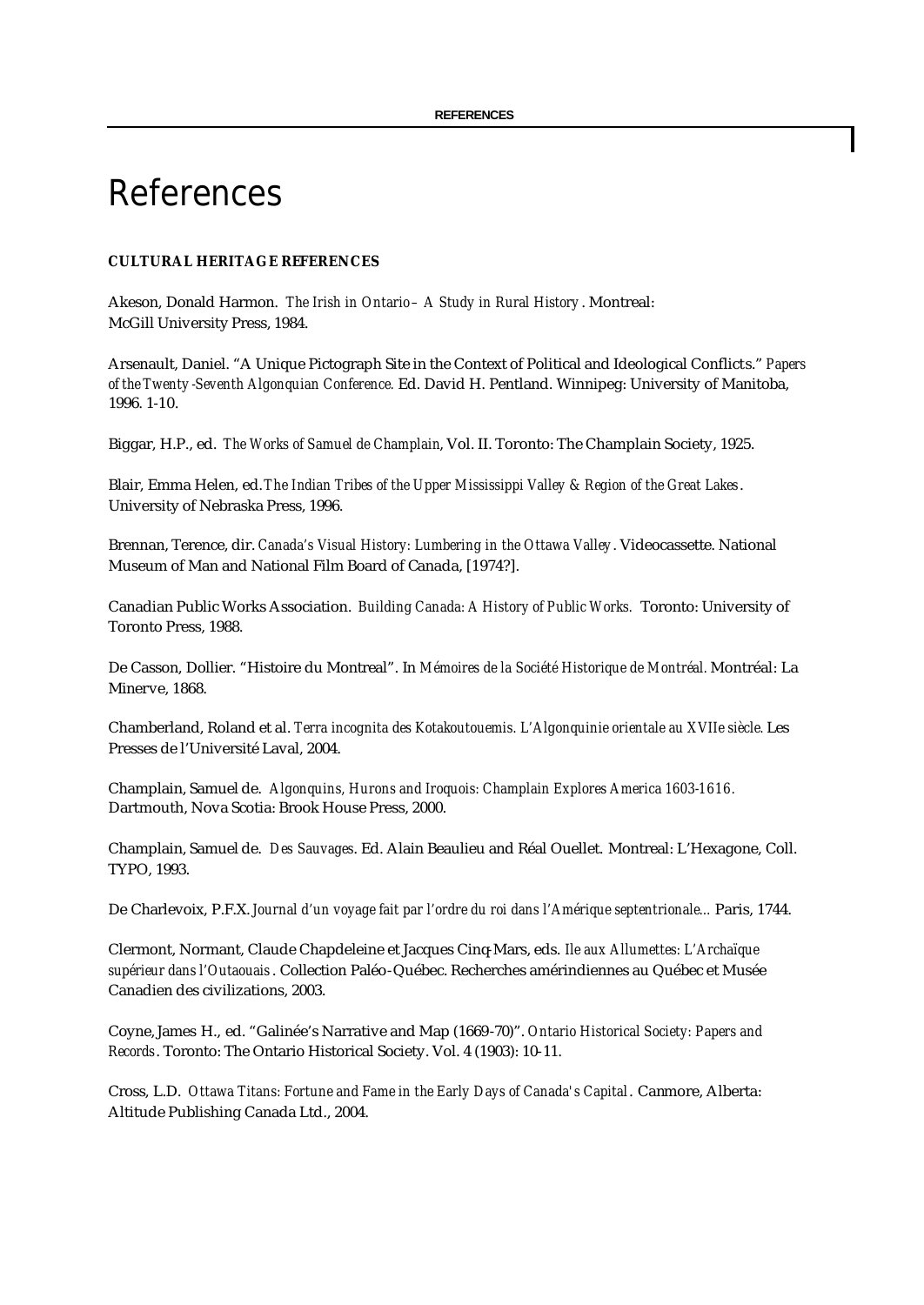Cuoq, J.A. "Anotc Kekon". *Mémoires de la Société Royale du Canada*. Section I (1893).

Cuoq, J.A. *Lexique de la langue Algonquine.* Montréal: J. Chapleau, 1886.

Dewdney, Selwyn and Kenneth E. Kidd. *Indian Rock Paintings of the Great Lakes.* Toronto: University of Toronto Press, 1962.

Finnegan, Joan. *Guide to the Ottawa Valley: A Cultural and Historical Companion.* Kingston: Quarry Press, 1988.

Friends of the Macdonell-Williamson House. *Village Vignettes: Along the Ottawa River Long Sault Region*. TEKA, Vankleek Hill: 2000.

Gaffield, Chad, ed. *History of the Outaouais*. Québec: Les Presses de l'Université Laval, 1997.

Germain, Georges-Hébert. *Adventurers in the New World: The Saga of the Coureurs de Bois*. Hull, Quebec: Canadian Museum of Civilization (English edition), 2003.

Grant, George Monro, ed. *Picturesque Canada – The Country As It Was And Is*. Toronto, 1882.

Havard, Gilles. *The Great Peace of Montreal of 1701: French-Native Diplomacy in the 17th Century.* McGill-Queen's University Press, 2001.

Haxton, Tim and Don Chubbuck. *Review of the historical and existing natural environment and resource uses on the Ottawa River.* Ontario Ministry of Natural Resources, Science and Information Branch, 2002. Southcentral Science and Information Section Technical Report #119. 76 p.

Henry, Alexander. *Travels and Adventures in Canada and the Indian Territories between the Years 1760 and 1776.* 1901. Edmonton: M.G.Hurtig, 1969.

Historic Sites and Monuments Board of Canada. "National Historic Designations - Ottawa River"; "National Historic Designations – Ottawa". October 2003.

Jennings, Francis. *The Ambiguous Iroquois Empire: The Covenant Chain Confederation of Indian Tribes with English Colonies from its beginnings to the Lancaster Treaty of 1744.* New York: WW Norton, 1984.

Kennedy, Clyde C. *The Upper Ottawa Valley*. Pembroke: Renfrew County Council, 1970.

Krenz, Kim. *Deep Waters: The Ottawa River and Canada's Nuclear Adventure*. Montreal & Kingston: McGill-Queen's University Press, 2004.

Lafrenière, Normand. *The Ottawa River Canal System.* Canadian Minister of the Environment, 1984.

Lamirande, André et al. *A Foregone Fleet: A Pictorial History of Steam-Driven Paddleboats on the Ottawa River.* Cobalt: Highway Book Shop, 1982.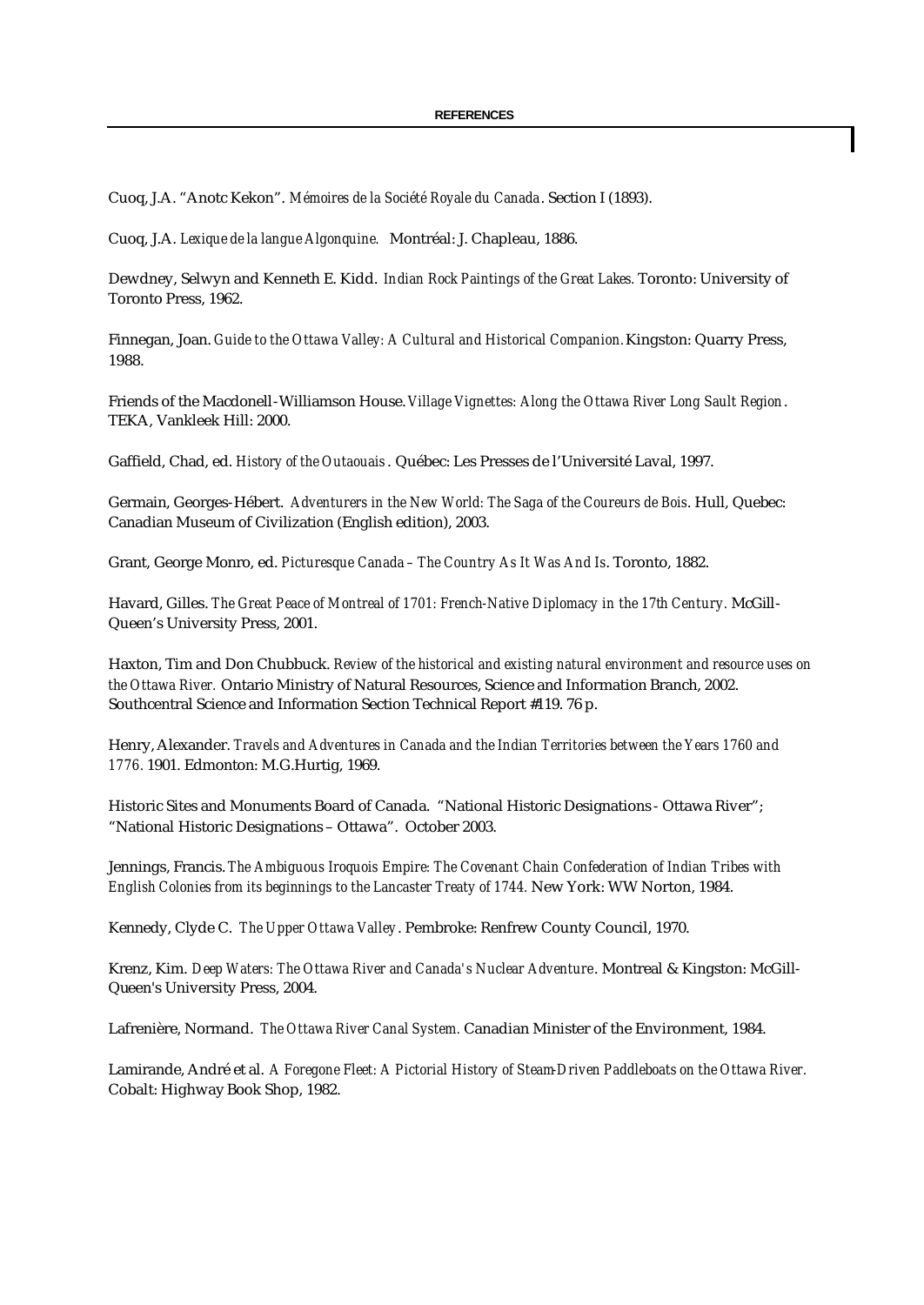Legget, Robert. *Ottawa River Canals and the Defense of British North America.* Toronto: University of Toronto Press, 1988.

Legget, Robert. *Ottawa Waterway: Gateway to a Continent*. Toronto and Buffalo: University of Toronto Press, 1975.

Mackey, Frank. *Steamboat Connections: Montreal to Upper Canada, 1816-1843.* Montreal: McGill-Queen's University Press, 2000.

Mitchell, Elaine Allan. *Fort Timiskaming and the Fur Trade*. Toronto and Buffalo: University of Toronto Press, 1977.

"Nenabozhoo Hunts the Manitou-Amik". Told to Robert Bell on French River in 1891 by Joseph Misabi. NAC Robert Bell Papers MG29 B15 Vol 54 File 19.

*Ottawa - Old and New.* Ottawa: Ottawa Historical Information Institute, 1946.

*Ottawa River Integrated Development Plan (ORIDP): Final Report*. September 2003.

Perrot, Nicolas. *Mémoire sur les moeurs, coustumes et relligion des sauvages de l'Amérique septentrionale.* Montréal: Comeau et Nadeau, 1999.

Séguin, Gilles. "Shipwrecks on the Ottawa". *The Ottawa Archaeologist*, newsletter of the Ottawa Chapter of the Ontario Archaeological Society. June-July 1977. Vol. 6, No. 10. Pages 62-65.

Speck, Frank G. "Myths and Folklore of the Timiskaming Algonquin and the Timagami Ojibwa. Canada Department of Mines. *Geological Survey*. Memoir 71, No 9 Anthropological Series. Ottawa: Government Printing Bureau (1915): 1 -3.

Starnes, Richard. *The Ottawa Citizen*. 8 Jan. 2004, Sat. ed.: E8.

Tassé, Gilles and Selwyn Dewdney. "Premiers reconnaissances." *Relevés et travaux récents sur l'art rupestre amérindien*. Université de Québec à Montréal: Collection Paléo-Québec*,* 8: 38-63.

Taylor, John H. *Ottawa: An Illustrated History* . Hull and Toronto: The Canadian Museum of Civilization and James Lorimer & Company, 1986.

## **Online References**

Algonquin Anishinabeg Nation Tribal Council. "Member Community Page". 13 Sep. 2005. <http://www.anishinabenation.ca/eng/comm\_longpoint\_en.htm >.

Algonquin Nation Tribal Council. "Communities". 13 Sep. 2005. <http://www.algonquinnation.ca/>.

Algonquins of Pikwakanagan. 13 Sep. 2005. <http://www.algonquinsofpikwakanagan.com/>.

Atomic Energy of Canada Limited (AECL). 2002-2005. 13 May 2005. <http://www.aecl.ca>.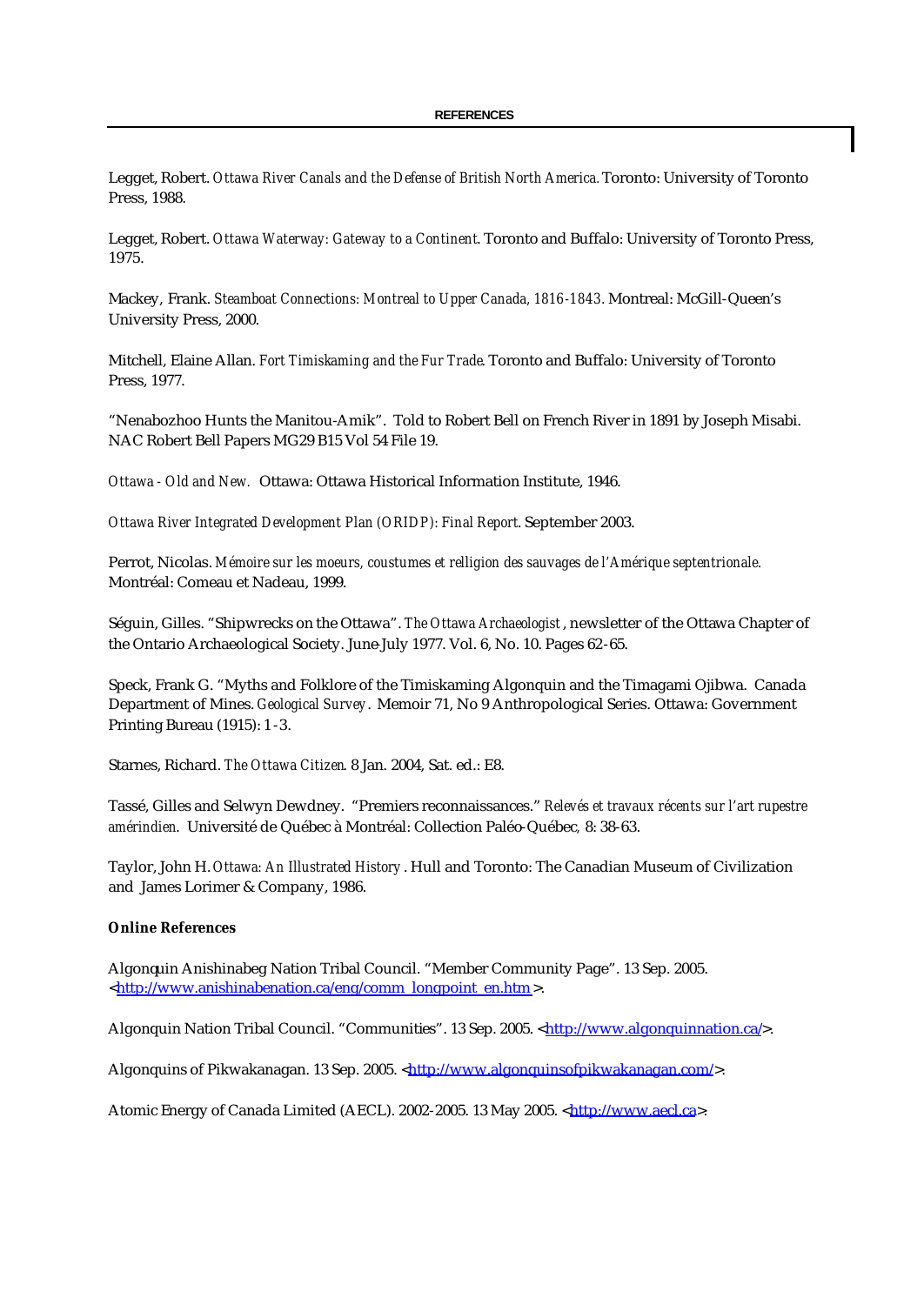Beaulieu, Jean-François. "The Forgotten Wharves of the United Counties of Prescott-Russell." Library and Archives Canada. 28 Apr. 1997. 5 Jan. 2005. <http://collection.nlcbnc.ca/100/200/300/ont\_archaeol\_soc/wharves/jeanfr.htm>

"Borough of Pierrefonds/Senneville: History". Official Site of Montréal. <http://pierrefondssenneville.ville.montreal.qc.ca/a16-en/hist2a16a.asp>.

Bytown Museum. *The Bytown Museum Online*. Canada's Digital Collections Program. 1999. <http://collections.ic.gc.ca/bytown/index.htm>.

Bytown Museum. *The Bytown Museum Online.* 2004. < http://www.bytownmuseum.com/>.

Canadian Centre for Energy (CCE). "Hydro Timeline." 2002-2003. 17 Jan. 2005. <http://www.centreforenergy.com>.

Canadian Museum of Civilization Corporation (CMCC). "The Explorers". *Museum of New France*. 2000. <http://www.civilization.ca/vmnf/explor/explcd\_e.html>.

CLD du Pontiac. "The Oiseau Rock." 15 Apr. 2005. <http://www.cycloparcppj.org/oiseau/rocheroiseau\_a.htm>

CLD du Pontiac. *The Portal of the Nautical Activities of the Pontiac*. "The Log Drive." 19 Apr. 2005. <http://www.aquapontiac.com/>.

*The Columbia Electronic Encyclopedia*. "Alexander Mackenzie." Columbia University Press. 2003. <http://www.answers.com/>.

Culture et Communications Québec (CCQ). "Hôtel Symmes: Biens culturels protégés: Outaouais." 2005. <http://www.mcc.gouv.qc.ca/region/07/pamu/symmes.htm>

Culture et Communications Québec (CCQ)*. Répertoire des biens culturels et arrondissements du Québec*. 2005. 06 Sep. 2005. <http://www.biens-culturels.mcc.gouv.gc.ca/resultats.asp>

First Unitarian Congregation of Ottawa. 7 Aug. 2000. <http://www.uuottawa.com/river\_history.htm>

Hancock, Alison. "In Depth: Champlain Anniversary. Tadoussac: 1603." *CBC News Online*. 05 Mar. 2005. < http://www.cbc.ca/news/background/champlainanniversary/tadoussac.html >.

Hudson's Bay Company (Hbc). "Our History." 2005. <http://www.hbc.com/hbcheritage/history/>.

Hydro-Québec (HQ). "Hydro-Québec Production." 17 Jan. 2005. <http://www.hydroquebec.com/production>

Labelle, Ernest. " L'Outaouais - voie d'eau navigable". *Histoire Québec*. Vol. 3, No. 1. Jun. 1997. 23 Dec. 2004. <http://www.histoirequebec.qc.ca/publicat/vol3num1/v3n1\_2ou.htm>.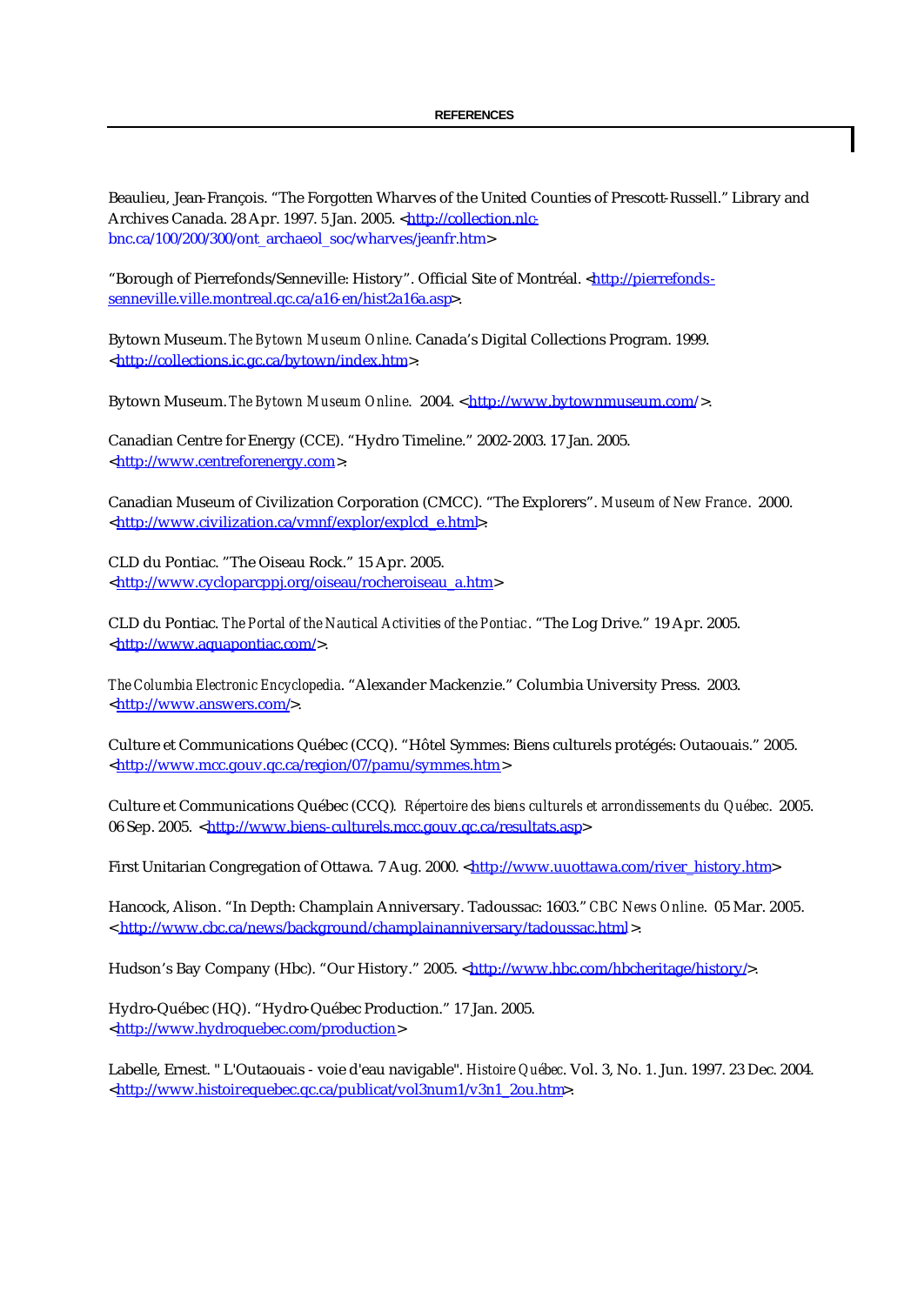McGill University Archives. "In Pursuit of Adventure: The Fur Trade in Canada and the North West Company." 2001. Mar. 2005. < http://132.206.203.207/nwc/toolbar\_1.htm >.

McGoldrick, Michael. "Guide de croisière pour la rivière des Outaouais." *La Voile sur la rivière des Outaouais*. 1997. 22 Nov. 2004. <http://sailquest.com/outaouais/>

National Defence. "History of CFB Petawawa: Training Ground of the Warriors." 06 Sep. 2005. <http://www.army.dnd.ca/cfb\_petawawa/centennial/history.html>.

Ontario Heritage Foundation. "On-line Plaque Guide." 07 Jan. 2005. 06 Sep. 2005. <http://www.heritagefdn.on.ca/userfiles/HTML/nts\_1\_5332\_1.html>

Ontario Power Generation (OPG). "Operations: Station Profiles." 23 Aug. 2004. 17 Jan. 2005. <http://www.opg.com>.

Ottawa River Regulation Planning Board (ORRPB). 17 Jan. 2005. <http://www.ottawariver.ca>.

Ottawa Valley Tourist Association (OVTA). 2004. <http://www.valleyexplore.com/>

Ottawa Valley Tourist Association (OVTA). "Explore the Roots and Rivers of the Beautiful Ottawa Valley." Online brochure. 2002. <http://www.ottawavalley.org/images/rootsriversbroch.pdf>.

Parks Canada. "Carillon Canal National Historic Site of Canada". 13 Jun. 2004. 5 Jan. 2005. <http://www.pc.gc.ca/lhn-nhs/qc/canalcarillon/index\_e.asp>.

Parks Canada. "Manoir Papineau National Historic Site of Canada." 5 Jan. 2004. 26 Jan. 2005. <http://www.pc.gc.ca/lhn-nhs/qc/papineau/index\_e.asp>.

Rivers, Inc. "Great Canadian Rivers: Ottawa River." 2003. 5 Jan. 2005. <http://www.greatcanadianrivers.com/rivers/ottawa/>

Thwaites, Reuben Gold, ed. *The Jesuit Relations and Allied Documents: Travels and Explorations of the Jesuit Missionaries in New France 1610 – 1791*. Online edition transcribed by Thom Mentrak. <http://puffin.creighton.edu/jesuit/relations/>.

Virtual Museum of Canada (VMC). "Champlain Trail Museum: Victorian Fashions in the Upper Ottawa Valley." 2002-2003. 5 Jan. 2005. <http://www.virtualmuseum.ca/pm.php?id=story\_line&lg=English&fl=&ex=00000125&sl=1663&pos=1>

Whitlock, Jeremy. "Algonquins to Atoms Along the Ottawa." *Canadian Nuclear FAQ*. 1997. 20 Jan. 2005. <http://www.nuclearfaq.ca/ottawa.htm>.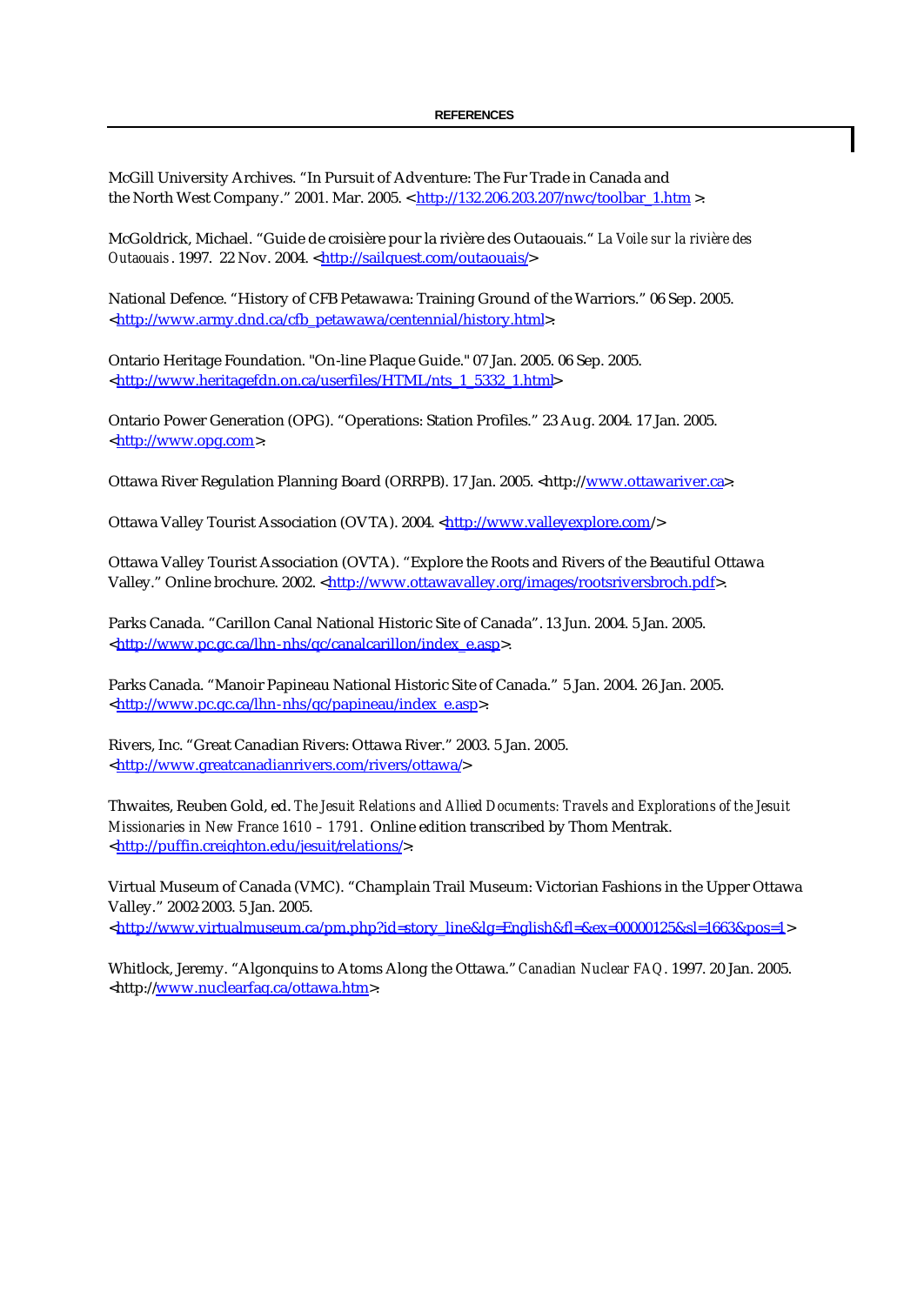#### **NATURAL HERITAGE REFERENCES<sup>1</sup>**

Andrews, Jeanne, ed. *Flooding: Canada Water Book*. Ottawa: Environment Canada, 1993.

Aylsworth, J.M., 2004. *Geoscape Ottawa-Gatineau*; Geological Survey of Canada Miscellaneous Report 85.

Bates, R. L and J. A. Jackson, eds. *Glossary of Geology.* 3rd ed. Alexandria, Virginia: American Geological Institute, 1987.

Botkin, Daniel B., and Edward A. Keller (1995). *Environmental Science: Earth as a Living Planet*. New York: John Wiley & Sons, 1995.

Canadian Heritage Rivers System (CHRS). *A Framework for the Natural Values of Canadian Heritage Rivers.* 1997.

Canadian Heritage Rivers System (CHRS). *A Framework for the Natural Values of Canadian Heritage Rivers.* 2001.

Chabot, Jacques and Daniel St-Hilaire. "La Situation du Petit Blongios Dans la Région de l'Outaouais". 1996.

Cobalt Historical Society. *The Heritage Silver Trail.* Cobalt, Ontario: Highway Bookshop, 2000.

Conseil régional de l'environnement et du développement durable de l'Outaouais (CREDDO). *Portrait environnemental de la région de l'Outaouais (07)*. Gatineau: August 2004.

Donaldson, J.A., J. R. Chiarenezelli and L. B. Aspler. "Cambro-Ordovician Stromatolite Occurrences in the Ottawa Region." *40th Annual Meeting of the Geological Society of America, Northeastern Section.* Paper No. 3-3. Saratoga Springs, New York: 2005.

Dulude, Pierre. "Capital Gains". *Conservator*. Ducks Unlimited Canada. 25.4 (2004): 28-31.

Eyles, Nick. *Ontario Rocks: Three Billion Years of Environmental Change.* Markham, Ontario: Fitzhenry and Whiteside, 2002.

Freeman, E. B. *Geological Highway Map of Northern Ontario.* Ontario Geological Survey, 1979.

*Fundamentals of Physical Geography*. Second Canadian Edition. Toronto: Copp Clark Pitman Ltd, 1993

Gary, Margaret, McAfee Jr, and Carol Wolf, eds. *Glossary of Geology*. American Geological Institute: Washington, D.C., 1972.

Hall, James. "Cryptozoon proliferum n.sp." *Annual Report 36 of the New York State Museum*. (1883): Plate VI.

 $\overline{a}$ 

 $<sup>1</sup>$  Note: This list includes references from Chapter 6: Managing the Heritage Values of the Ottawa River.</sup>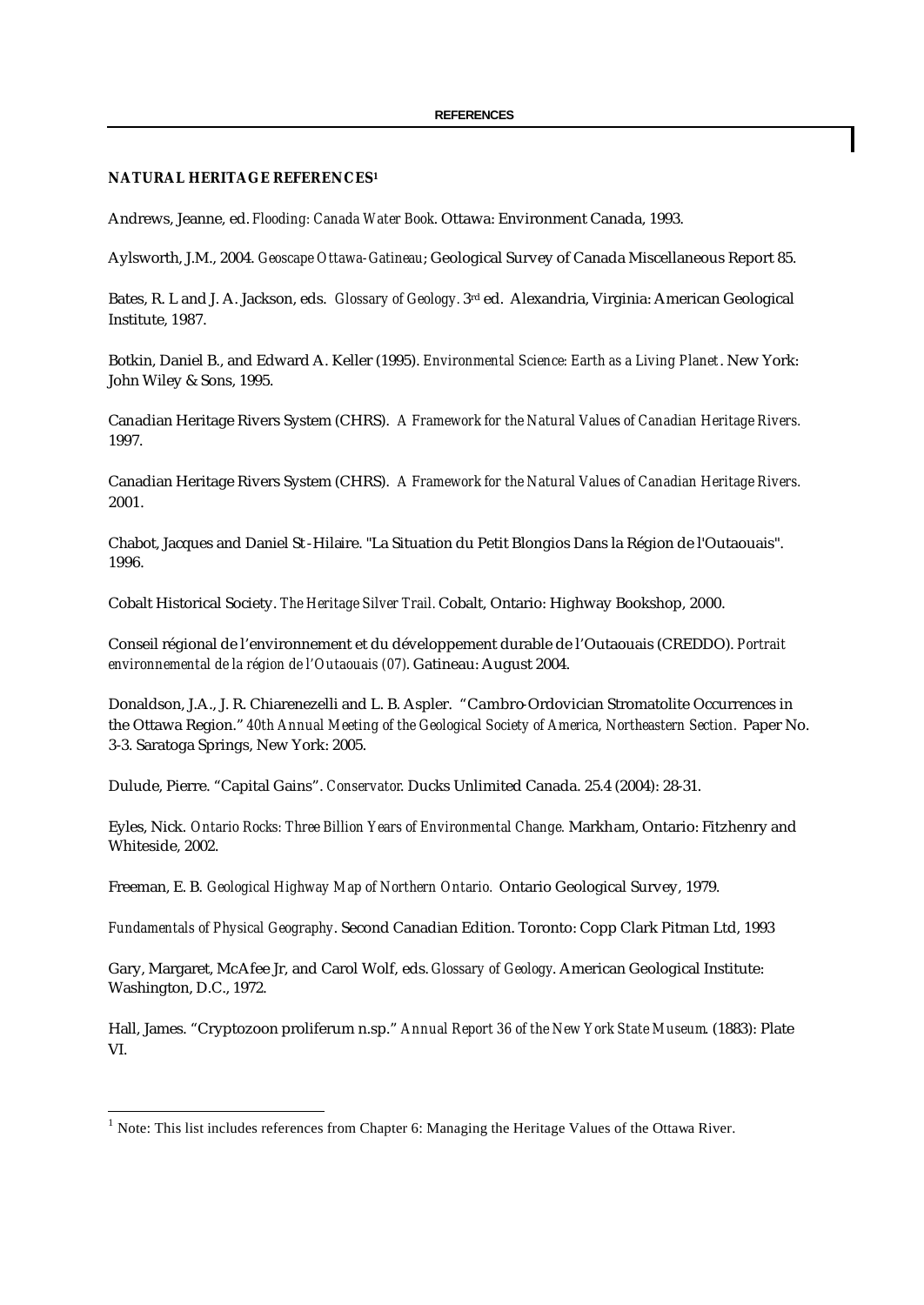Harington, C.R. "Whales and Seals of the Champlain Sea." Reprinted from *Trail and Landscape*. 15.1 (Jan/Feb 1981): 32-47.

Haxton, Tim and Don Chubbuck. *Review of the Historical and Existing Natural Environment and Resource Uses on the Ottawa River*. Ontario Ministry of Natural Resources, Science and Information Branch, Southcentral Science and Information Section Technical Report #119, 76p.

Hogarth, Donald. "A Guide to the Geology of the Gatineau-Lievre District"*. Canadian Field Naturalist*. Vol. 76, No.1 (1962): 1-55.

Hydro Québec. *Rapport synthèse : Bassin versant de l'Outaouais inférieur*. Unpublished report. July 2004.

Hydro Québec. *Rapport synthèse : Bassin versant de l'Outaouais supérieur*. Unpublished report. July 2004.

Keddy, Paul. *Earth, Water, Fire. An Ecological Profile of Lana rk County.* Carleton Place: Motion Creative Printing, 1999.

Kellerhals, R.M., M. Church and D.I. Bray. "Classification and Analysis of River Processes". *Am. Soc. Eng. J. Hydraulics Div.* 102 (1976): 813-829.

Kennedy, Clyde C. *The Upper Ottawa Valley.* Pembroke: Renfrew County Council, 1970.

Legget, R.F. *Ottawa Waterway: Gateway to a Continent*. Toronto: University of Toronto Press, 1975.

Legget, R.F. Rideau Waterway. Toronto: University of Toronto Press, 1972.

Ontario Ministry of Natural Resources (OMNR). *Annual Report on Forest Management*. 2001-2002.

Ontario Ministry of Natural Resources (OMNR). *Healthy Forests, Healthy Business: Central and Eastern Ontario.*

"Ottawa River, An Act respecting certain works. Acte concernant certains travaux sur la Rivière Ottawa." 1870, c. 24.

Sawatsky, David. "Ottawa River Caves". *Canadian Caver*. (1990).

Smith, Charles and Ian Dyck. *William Logan's 1845 Survey of the Upper Ottawa Valley.* Gatineau, Quebec: Canadian Museum of Civilization. In press.

Thurston, P.C., H.R. Williams, R.H. Sutcliffe and G.M. Stott. *Geology of Ontario.* Ontario Geological Survey, Ministry of Northern Development and Mines. Special Volume 4, Parts 1 and 2.

Wilson, A.E. *Geology of the Ottawa-St. Lawrence Lowland, Ontario and Quebec*. Geological Survey of Canada, Memoir 241, 1946.

Zaslow, Morris. *Reading the Rocks.* Toronto: Macmillan, 1975.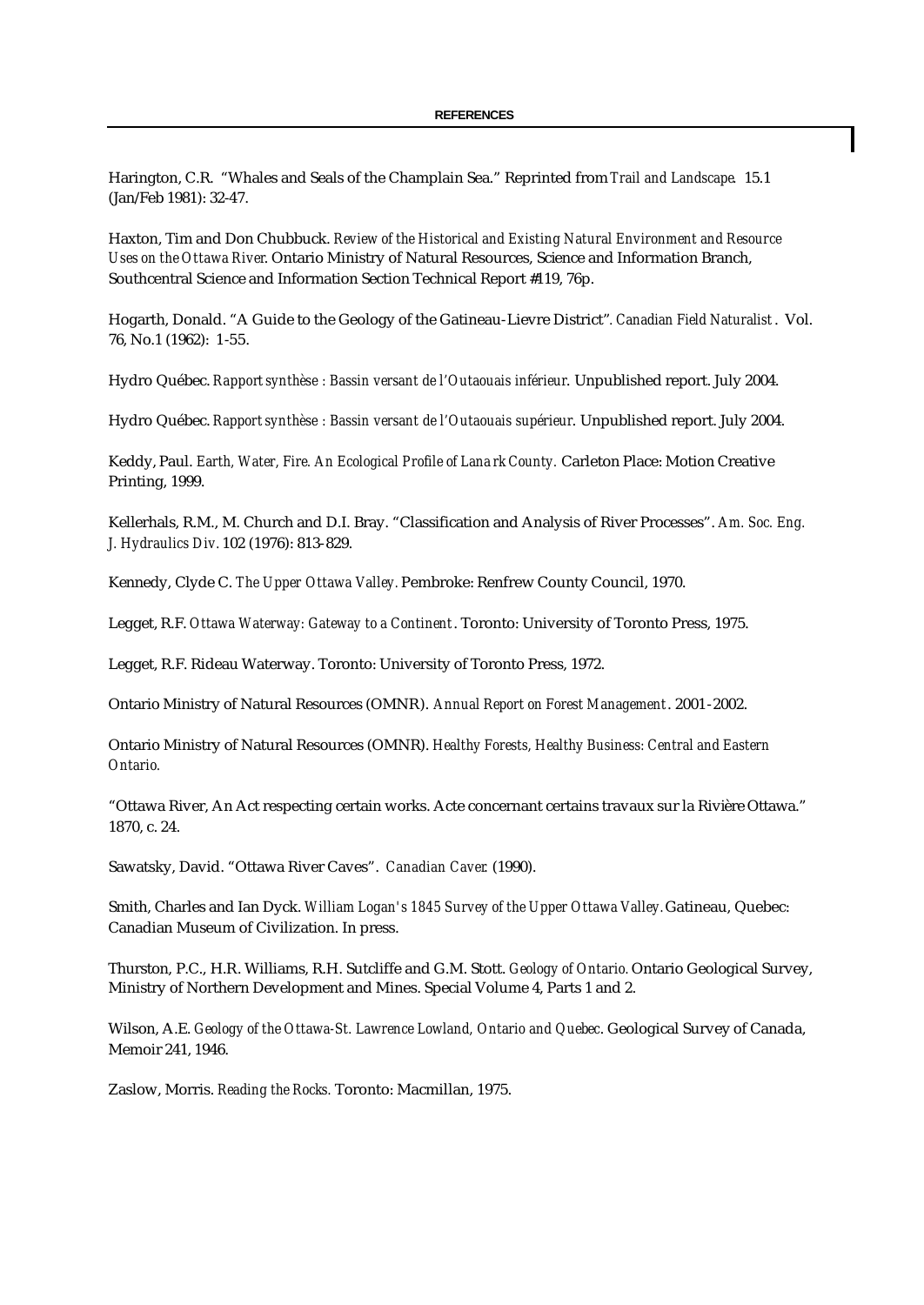## **Online References**

Bakowsky, Wasyl D. "Riverine Alvars and Prairies in Southern Ontario." *Natural Heritage Information Centre Science and Information Newsletter*. 10.1 (Winter 2005): 5-8. 31 Aug. 2005. <http://nhic.mnr.gov.on.ca/MNR/nhic/documents/winter2005/Newsletter\_final2005.pdf >

*The Bonnechere Caves*. 31 Aug. 2005. < http://www.bonnecherecaves.com >

Canadian Museum of Nature. "Biodiversity of the Rideau River". 24 Jun. 2002. 31 Aug. 2005. <http://w ww.nature.ca/rideau/b/b9b\_3-e.html>

Canadian Wildlife Service (CWS). Environment Canada. "Invasive Plants and Natural Habitats in Canada." 24 Jun. 2003. <http://www.cws-scf.ec.gc.ca/publications/inv/p2\_e.cfm>

Canadian Wildlife Service (CWS). Environment Canada. "Species at Risk". 12-7-2004. 09-01-2005. <http://www.sis.ec.gc.ca/ec\_species/ec\_species\_e.phtml>

Club des ornithologues de l'Outaouais. 2002. < http://coo.ncf.ca/>

Cobalt Northern Ontario Mining Museum. <http://www.museumsnorth.org/cobalt\_mining/mining\_museum.html>

Collicutt, Doug. "Blue-spotted Salamander". *Nature North.*  <http://www.naturenorth.com/spring/creature/bluespot/blspot2.html>

Committee on the Status of Endangered Species in Canada (COSEWIC). Government of Canada. *"*Species Database". May 2005. 31 Aug. 2005. < http://www.cosewic.gc.ca/ >

Destination Ontario, Inc. *"*Petawawa Terrace Nature Reserve*"*. 2004. <http://www.realontario.ca/listings/listing.asp?id=9951>

Developpement Durable, Environnement et Parcs Québec*.* "Plantes menacées ou vulnérables au Québec." Aug. 2005. 01 Sep. 2005. <http://www.mddep.gouv.qc.ca/biodiversite/especes/index.htm>

Développement durable, Environnement et Parcs Québec (DDEPQ). *Qualité des eaux de la rivière des Outaouais: 1979-1994.* 2002. <http://www.mddep.gouv.qc.ca/eau/eco\_aqua/outaouais/richesse.htm>

Ducks Unlimited Canada (DUC). 2005. <http://www.ducks.ca>

Friends of Bonnechere Parks. "Bonnechere Provincial Park", "Bonnechere River Provincial Park". <http://www.bonnecherepark.on.ca/>

Friends of Canadian Geoheritage. 14 Mar. 2005. <http://www.carleton.ca/~jadonald/fieldtrips.html>

Geoscape Canada. Natural Resources Canada (NRC). "Geoscape Ottawa Gatineau". 07 Mar. 2005. < http://geoscape.nrcan.gc.ca/ottawa/index\_e.php >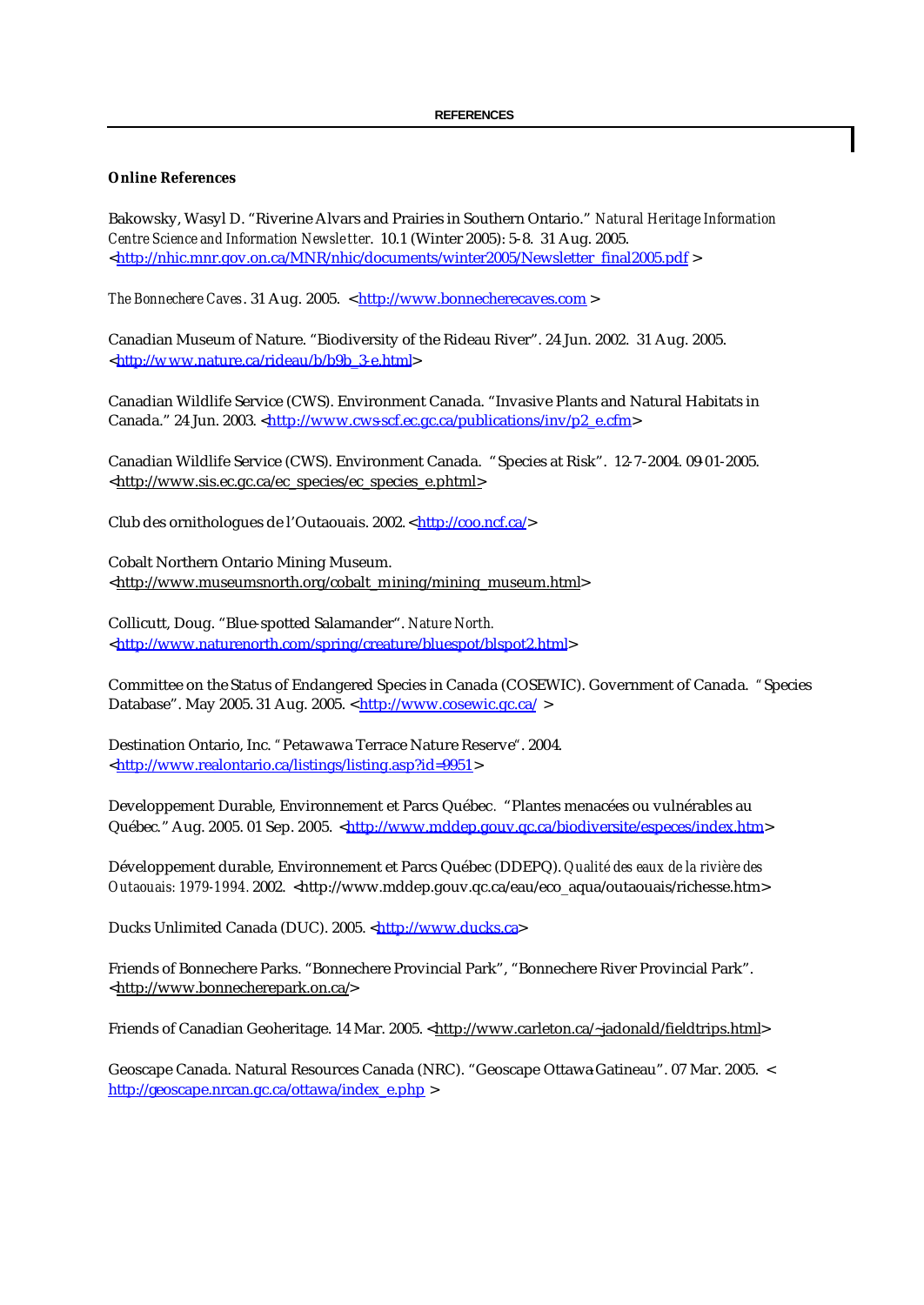Great Lakes Information Network (GLIN). "Zebra Mussels in the Great Lakes Region". 01 Aug. 2005. <http://www.great-lakes.net/envt/flora-fauna/invasive/zebra.html>

Hanrahan, Christine and Stephen Darbyshire. 1999. The Petrie Islands: naturally special. *Trail & Landscape*, 33(2): 59-73. Posted on the website of the Ottawa Field Naturalists' Club. 01 Mar. 2005. <http://www.fallingbrook.com/petrieisland/HanrahanDarbyshire1999.htm>

Ministre des Ressources Naturelles et Faune de Quebec (MRNFP). "Espèces fauniques menacées ou vulnérables au Québec." 03 Mar. 2005. 01 Sep. 2005. <http://www.fapaq.gouv.qc.ca/fr/etu\_rec/esp\_mena\_vuln/liste.htm>

National Capital Commission (NCC). "The National Capital Greenbelt", "The Gatineau Park". <http://www.canadascapital.gc.ca/>

Natural Resources Canada (NRC). *The Atlas of Canada* . "Rivers", "Land", "Forests". 26 Oct. 2004. 31 Aug.  $2005. < http://atlas.gc.ca/>$ 

The Nature Conservancy. 2005. <http://nature.org/>

Nature Conservancy of Canada. "NCC Projects – Ontario: Ottawa River Valley". 2001. 02 Jun. 2005. <http://www.natureconservancy.ca>

Nongame and Endangered Wildlife Program (NEWP). "Atlas of North Carolina's Freshwater Mussels and Endangered Freshwater Fish: Species and Information Service". <http://www.ncwildlife.org/pg07\_wildlifespeciescon/pg7b1a1\_15.htm>

Ontario Ministry of Natural Resources (OMNR). *"Species at Risk in Ontario".* 26 Apr. 2004. 01 Sep. 2005. <http://www.ontarioparks.com/saro-list.pdf>

Ontario Parks. 22 July 2003. <http://www.ontarioparks.com/>

Ontario Stewardship. <http://www.ontariostewardship.org/>

Ottawa River Heritage Designation Committee (ORHDC). "Landmarks." 2005. <http://www.ottawariver.org/html/landmarks/voyageur\_e.html>

Ottawa Riverkeeper. 2003. <http://www.ottawariverkeeper.ca/>

Ottawa River Institute (ORI). 20 Aug. 2005. <http://www.ottawariverinstitute.ca/>

Ottawa River Regulation Planning Board (ORRPB). "Historical Streamflow Summary: Ottawa River at Carillon". 17 Jan. 2005. <http://www.ottawariver.ca/carillon.htm>

Ottawa River Regulation Planning Board (ORRPB). "Managing the Waters of the Ottawa River." Online brochure. From printed brochure published in 1984. < http://www.ottawariver.ca >.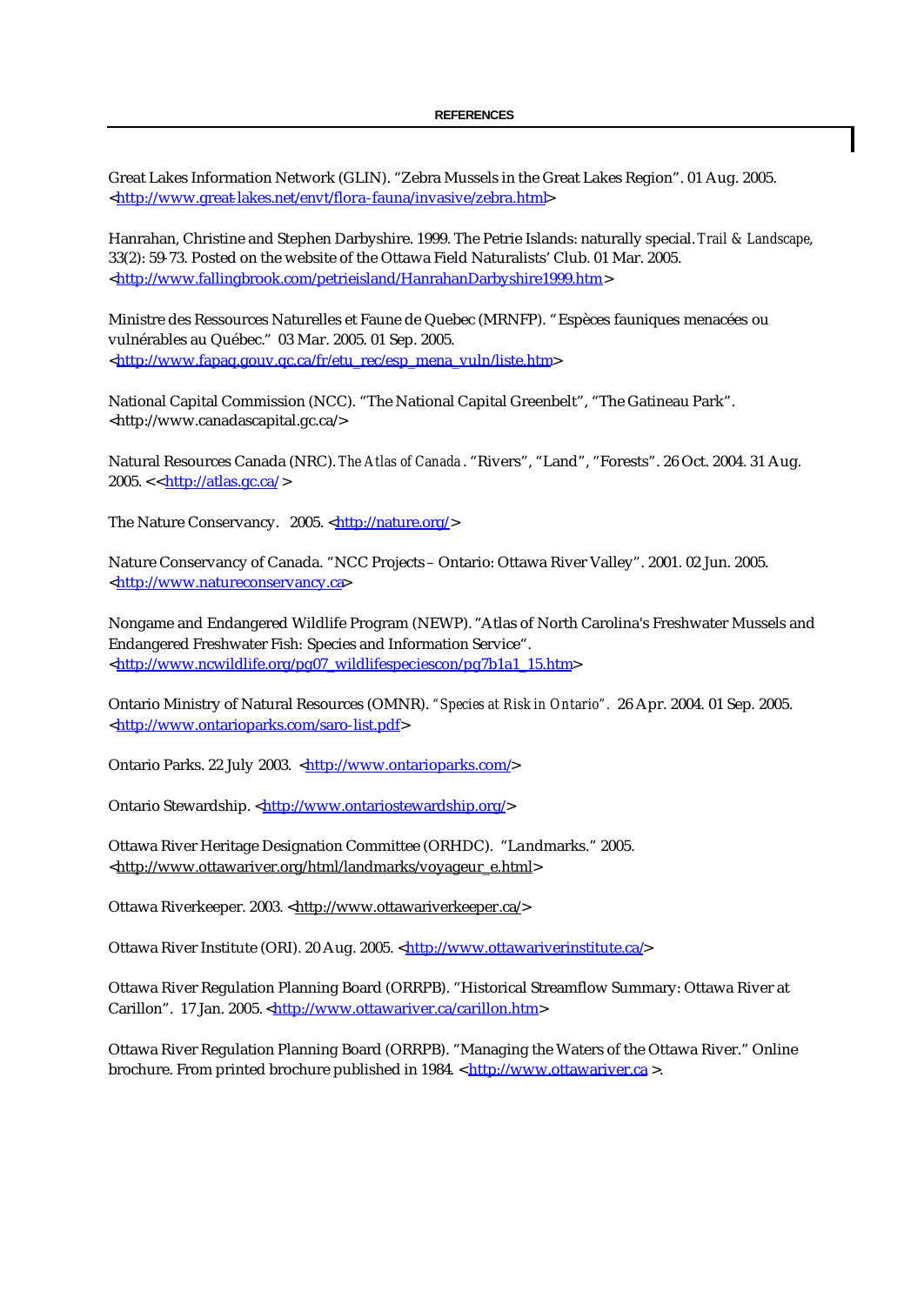Parc Oméga. Jun. 2005. <http://www.parc-omega.com/english/index-en.html>

Pope, Frank. "The Alfred Bog". Ottawa Field Naturalists' Club. 13 Apr. 2005. <http://www.ofnc.ca/conservation/alfredbog/>

Québec Vacances. < http://www.quebecvacances.com/fiches/res\_faune\_verendrye.asp>

Ramsar Convention on Wetlands. "Profiles – Canada". 1996-2005. May 2005. <http://www.ramsar.org/profiles\_canada.htm>

Regroupement des organisations de bassin versant du Québec (ROBVQ). 2005. <http://www.robvq.qc.ca/>

Rivers, Inc. "Great Canadian Rivers: Ottawa River." 2003. 5 Jan. 2005. <http://www.greatcanadianrivers.com/rivers/ottawa/>

Royal Ontario Museum (ROM). "Species at Risk". Feb. 2005. <http://www.rom.on.ca/ontario/risk.php>

Schlumberger Excellence in Education Development (SEED). "Hudson River Project". 2005. <http://www.seed.slb.com/en/scictr/journal/environment/river/is54nyc.htm>

Société de développement du Témiscamingue. *Portail du Témiscamingue*. <http://www.temiscamingue.net/>

Société des établissements de plein air du Québec (SÉPAQ). *Parc National d'Aiguebelle*. Online brochure. 2004. < http://www.sepaq.com/Fr/Pdf/JournalParcAIG-2005.pdf >

Société des établissements de plein air du Québec (SÉPAQ). *Parc National d'Oka*. Online brochure. 2004. <http://www.sepaq.com/En/Pdf/JournalParcOKA-2004e.pdf>

Société des établissements de plein air du Québec (SÉPAQ). *Parc National de Plaisance*. Online brochure. 2004. <http://www.sepaq.com/En/Pdf/JournalParcPLA-2004e.pdf>

Statistics Canada. <http://www.statcan.ca/>

Temiskaming Art Gallery. <http://www.museumsnorth.org/temiskaming\_art\_gallery/index.html>

Town of Englehart. "Kap Kig Iwan Park." <http://www.englehart.ca/parkopening.html>

Van Der Velden, Maja. "The State of the Environment: Prescott and Russell 2001 - Towards a Sustainable Community." The Prescott and Russell Stewardship Council, 2001. <http://www.xs4all.nl/~maja/docs/maja/soer2001.doc>

WetKit Agriculture. "Successful Wetland Restoration in Atocas Bay on the Ottawa River." WetKit Agriculture News. May/June 2005. <http://www.wetkit.net/modules/3/showtool.php?tool\_id=1680>

Wikipedia: The Free Encyclopedia. 01 Sep. 05. < http://en.wikipedia.org/>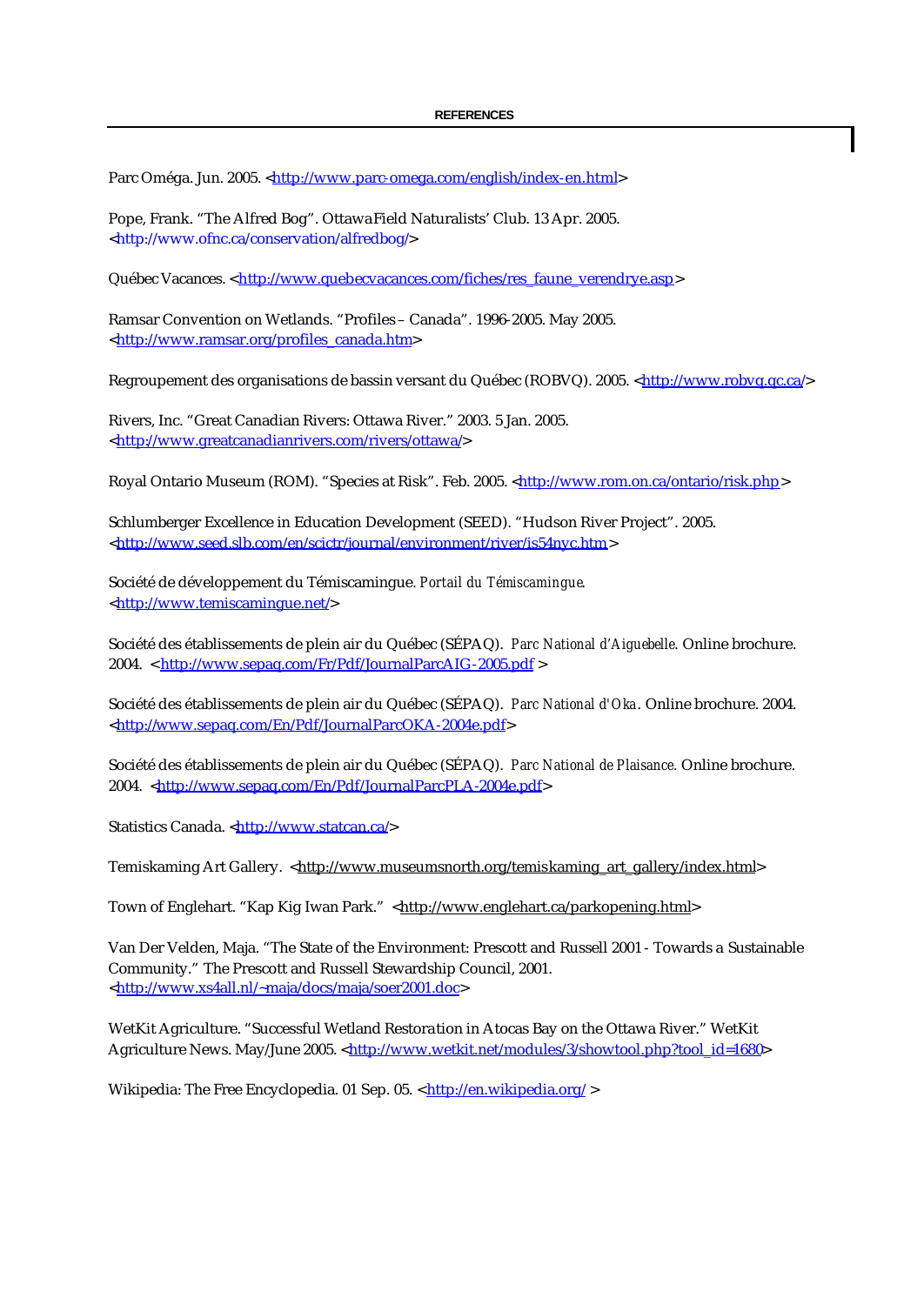# **RECREATION REFERENCES**

Hydro Québec. *Rapport synthèse : Bassin versant de l'Outaouais inférieur*. Unpublished report. July 2004.

Hydro Québec. *Rapport synthèse : Bassin versant de l'Outaouais supérieur*. Unpublished report. July 2004.

*Ottawa River Integrated Development Plan: Final Report*. September 2003.

Prescott and Russell Tourism Association (PRTA). "Lower Ottawa Valley Tourist Guide". Brochure. 2004- 2005.

Professional Edge. "Ottawa River Tourism Corridor Workshop". Notes. September 18-19, 2002.

Schulz, Ken. *Spectacular Fishing: Ken Schultz's Guide to the Best Freshwater and Saltwater Sites in North America.* Kansas City: Carleton Books, 2003.

#### **Online References**

Boucher, Pierre. "Le Lac des Deux-Montagnes." 21 Dec. 2004. <http://www.lavoile.com/2montag/>

City of Ottawa. "Billings Estate Museum". 2005. <http://ottawa.ca/city\_services/culture/heritage/museums/billings\_en.shtml>

City of Ottawa. "Pinhey's Point Historic Site". 2005. <http://ottawa.ca/city\_services/culture/heritage/museums/pinheys\_en.shtml>

Colonial Fireside Inn. "Fishing Packages." 2000. 16 Dec. 2004. <http://www.colonialfiresideinn.com>

Destination Nord. 2003-2004. Mar. 2005.http://www.destinationnord.com/05camp.html

Destination Ontario. 2004. Mar. 2005. "Waterways", "Cumberland Heritage Village Museum". < http://www.realontario.ca/ >

Fédération québécoise de la marche. <http://www.fqmarche.qc.ca/sentier\_national.html>

Friends of Algonquin Park. <http://www.algonquinpark.on.ca/index.html>

Friends of Bonnechere Parks. "Bonnechere Provincial Park", "Bonnechere River Provincial Park". <http://www.bonnecherepark.on.ca/>

Friends of the Rideau. 2005. <http://www.rideaufriends.com/>

Kayak International. <http://www.kayakinternational.com/worlds/ottawarodeo.html>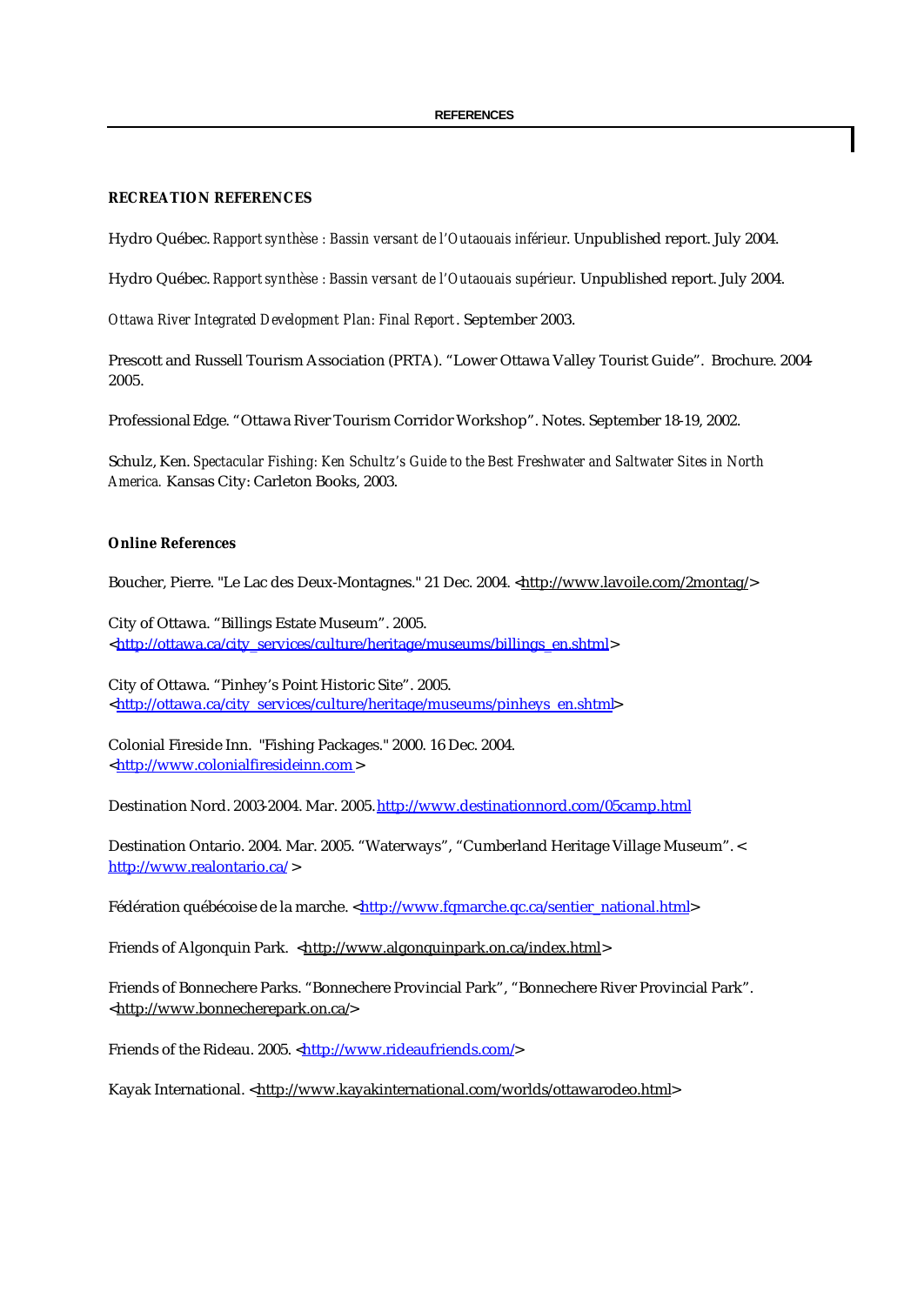Maison Macdonell-Williamson House Inc. 2005. <http://www.mwhouse.ca/>

McGoldrick, Michael. "Guide de croisière pour la rivière des Outaouais." *La Voile sur la rivière des Outaouais*. 1997. 22 Nov. 2004. <http://sailquest.com/outaouais/>

Ontario Ministry of Natural Resources (OMNR). "Eves Government Provides \$400,000 to Ottawa River Legacy Landmark Network". July 2004. <http://www.mnr.gov.on.ca/MNR/csb/news/2003/jul04nr\_03.html>

National Capital Commission (NCC). "Gatineau Park". <http://www.canadascapital.gc.ca/gatineau/index\_e.asp>

Ontario Parks. 22 July 2003. <http://www.ontarioparks.com/>

Ottawa River Heritage Designation Committee (ORHDC). "Landmarks." 2005. <http://www.ottawariver.org/html/landmarks/voyageur\_e.html>

Ottawa Riverkeeper. "Canoeing, rafting and kayaking along the Ottawa." 2003. <http://www.ottawariverkeeper.ca/>

Ottawa River Waterway. 2005. <http://www.ottawariverwaterway.com/>

Ottawa Valley Guide. "Pembroke Museum". 2002. <http://www.ottawavalleyguide.ca/pembrokemuseum.html>

Quebec Anglophone Heritage Network (QAHN). <http://www.quebecheritageweb.com/trails.aspx>

Québec Vacances. < http://w ww.quebecvacances.com/fiches/res\_faune\_verendrye.asp>

Rivers, Inc. "Great Canadian Rivers: Ottawa River." 2003. 5 Jan. 2005. <http://www.greatcanadianrivers.com/rivers/ottawa/>

Société de développement du Témiscamingue. "Maison du Colon". <http://www.temiscamingue.net/lactemis/souvenirsantan/maisoncolon.html>

Société des établissements de plein air du Québec (SÉPAQ). *Parc National d'Aiguebelle*. Online brochure. 2004. < http://www.sepaq.com/Fr/Pdf/JournalParcAIG-2005.pdf >

Société des établissements de plein air du Québec (SÉPAQ). *Parc National d'Oka*. Online brochure. 2004. <http://www.sepaq.com/En/Pdf/JournalParcOKA-2004e.pdf>

Société des établissements de plein air du Québec (SÉPAQ). *Parc National de Plaisance*. Online brochure. 2004. <http://www.sepaq.com/En/Pdf/JournalParcPLA-2004e.pdf>

Société des établissements de plein air du Québec (SÉPAQ). "Réserve faunique La Vérendrye". 2005. < http://www.sepaq.com/Fr/index.cfm >